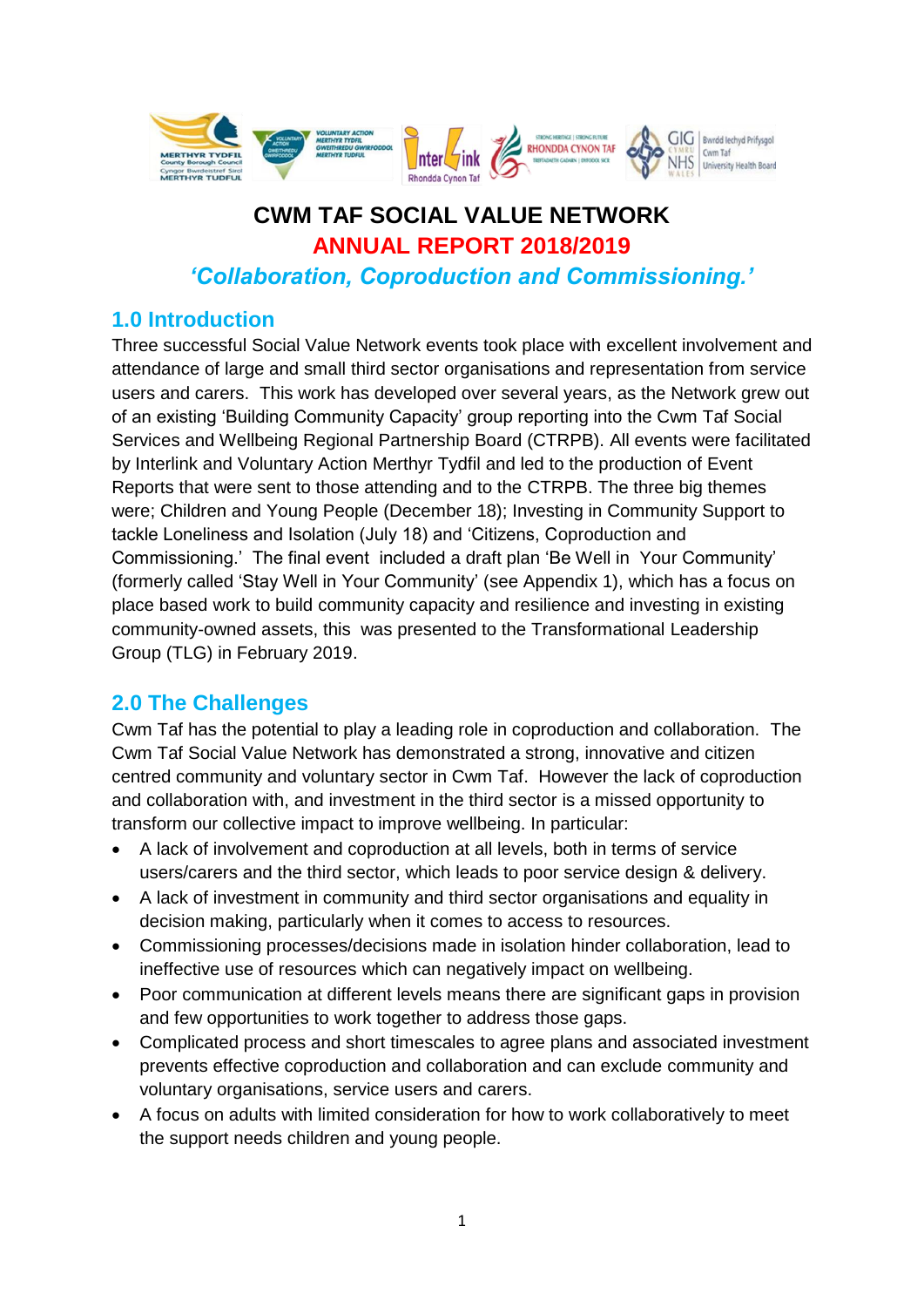• The Social Value Network is effective in involving and promoting the third sector, words lead to action, momentum is maintained and two way feedback is facilitated.

The recent process to develop and agree Transformation Proposals highlights the challenges faced. From a third sector lens, the timescale and process to develop the required plans was not collaborative. The timetable meant there was very limited involvement of the third sector. These issues have been even more complex due to the requirement to establish a new Cwm Taf Morgannwg region and develop new relationships, structures, plans and cultures. The Boundary Change Regional Partnership Board Workshop event on 7 February 2019 raised issues about the understanding of the term 'social value organisations' despite a clear definition in the Act and the work of the Social Value Forum. The discussion followed Welsh Government Integrated Care Fund guidance, stipulating the requirement to ensure a minimum of 20% of the fund is designated to social value organisations by 1920/21, whilst considering existing commitments and pressures. A further challenge is to establish the new Cwm Taf Morgannwg region, whereby the work will need to consider a refresh to take account of the work undertaken and direction of travel from a much wider membership to agree shared priorities.

## **3.0 How will we overcome these challenges?**

A paper '*Third Sector ICF Investment Update: Investing in Social Value Organisations February 19'* (see Appendix 2) was presented to the TLG in February to address the challenges and follow recommendations from the Social Value Network. This included the following recommendations:

- 1. Place at least 20% of the ICF grant within the third sector, working with the new Regional Commissioning Team, by 1920/21.
- 2. Ensure all resources to the third sector flow directly from the Regional Commissioning Team to third sector, whether this is directly to the third sector, a consortia or through CVCs.
- 3. Ensure that a collaborative & integrated approach is taken to commissioning, and commissioning decisions are not made in isolation by individual partners and do not lead to increased pressure on regional commissioning.
- 4. All commissioning decisions take regard of the 5 ways of working, involve third sector/social value organisations (including communities and service–user led organisations, social enterprises and cooperatives), service-users and carers.
- 5. Hold an event with planners and commissioners to agree a way forward and work together to address some of the difficult challenges.

## **4.0 Looking Forward - the next steps:**

- To hold a workshop with representatives of the CTRPB, commissioners, CVC's and the third sector in March 2019 to address the challenges described above.
- To launch a new Cwm Taf Morgannwg Social Value Network on 11 April 2019.

### **5.0 The Social Value Network Event Reports 2018/19**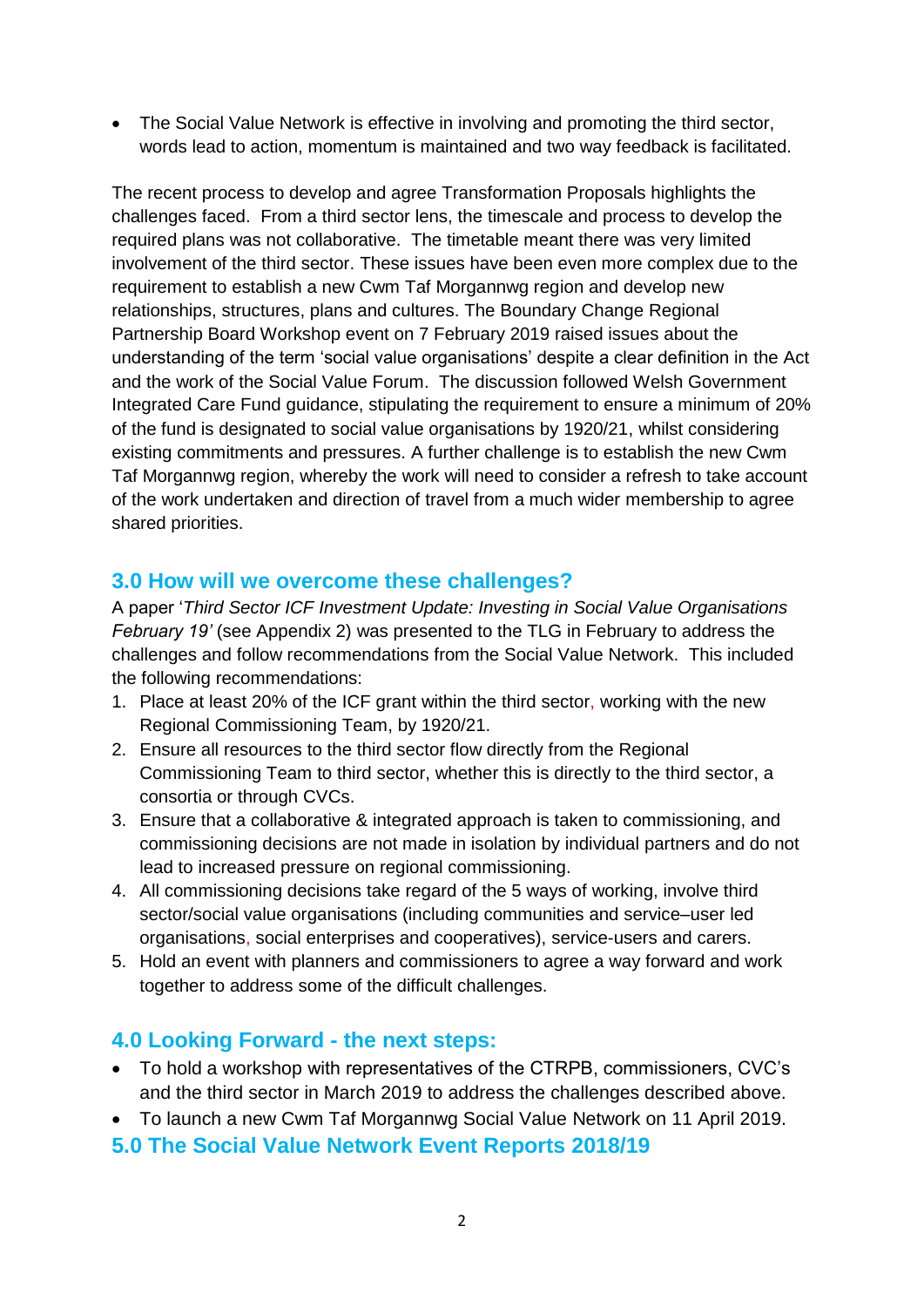# **5.1 CWM TAF SOCIAL VALUE NETWORK WINTER WARMER EVENT**

## **SUMMARY REPORT (FINAL) December 2018**

# *'Are we effectively involving and supporting children and young people?'*

54 people attended the event on the 11<sup>th</sup> Dec 2018 at the Red House, Merthyr Tydfil, and those attending:

- Received an update on 'Stay Well in Your Community' the Cwm Taf community support model transforming how we work together.
- Received information on 'The Right Way'–a Children's Rights approach in Wales.
- Received update on 'Supporting Children, Young People and Families'
- Meaningful involvement-presentation from young people on their involvement in producing an information leaflet on substance misuse.
- Received an update on Adverse Childhood Events (ACES) and the First 1000 days of life.
- Received an update on Loneliness & Isolation.
- Received an update on the progress of the Cwm Taf Social Value Network.
- Introduction of the new SSWB Partnership Board Carer & Service User representatives.

# **Children and Young People Transformation Workshops**

### **What works?**

| Family Information Services – more than<br>just childcare.                                        | $\bullet$ | Hard to access schools.<br>Family and friends – informal approach.   |
|---------------------------------------------------------------------------------------------------|-----------|----------------------------------------------------------------------|
| Engagement and involvement of service<br>users.                                                   |           | Forsythia Youth Project - when people<br>can become involved.        |
| YEPs and Rhondda Fach Community                                                                   |           | MASH.                                                                |
| Zone.                                                                                             |           | Young Carers Project – funding issues,                               |
| 'Whole School approach' resilience<br>model involving pupils, staff, parents,<br>wider community. |           | geographical issues and stops at 18<br>years of age.<br>Reciprocity. |
| Eye to eye and peer support.                                                                      |           | Valuing people involvement.                                          |
| There are pockets of good engagement                                                              |           | Mainstreaming from grant investment.                                 |
| but sometimes it's token.                                                                         |           | What works KPI turning acquire/complex                               |
| It's difficult to say what is going well.                                                         |           | spend to early intervention/induction.                               |
| Spectacle Theatre is a good project.                                                              |           |                                                                      |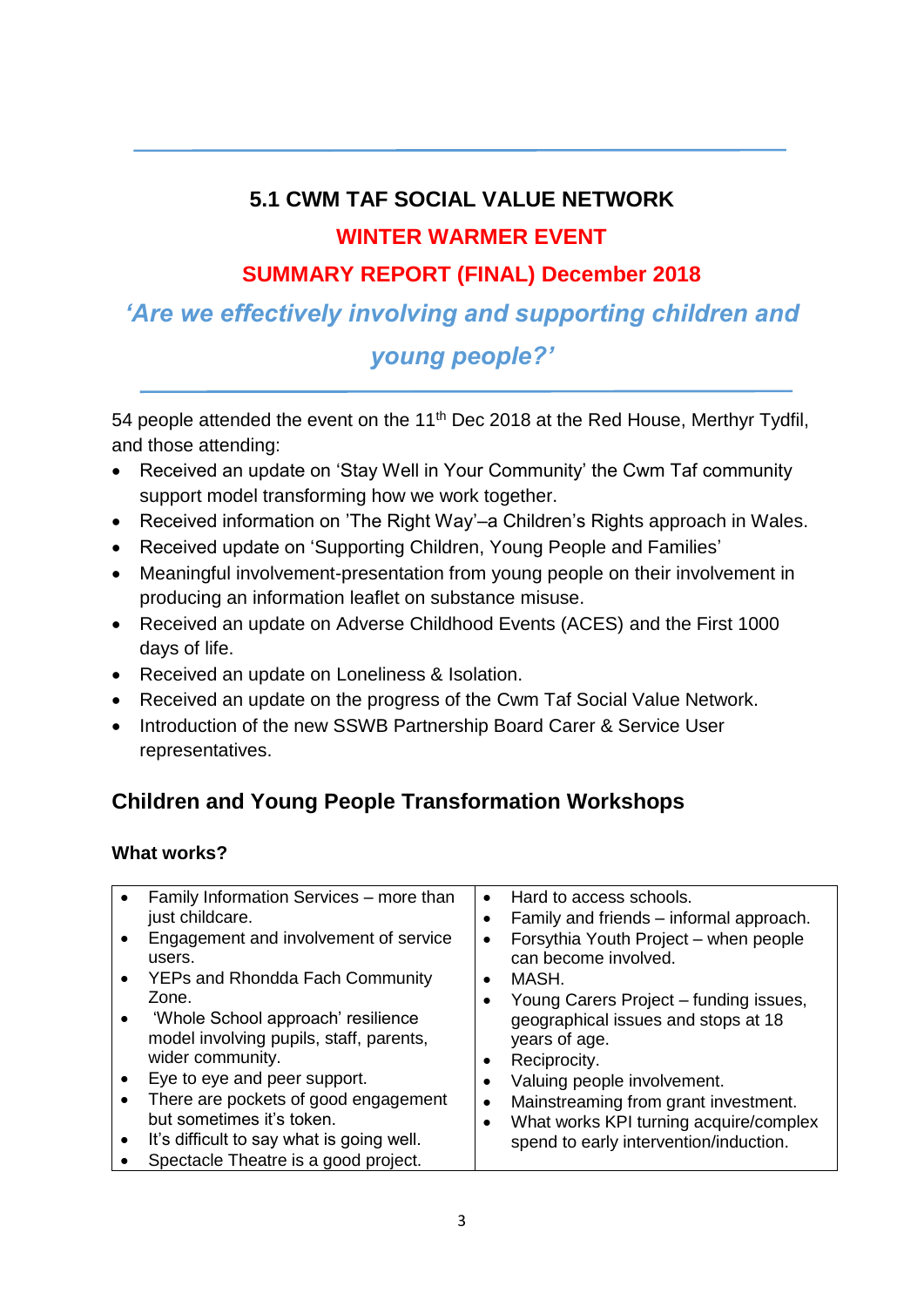| Youth project Valleys Kids.             | Lots of youth projects $-$ HAPI project $-$ |
|-----------------------------------------|---------------------------------------------|
| Samaritans training in schools (but not | territorial and patchy.                     |
| enough).                                | Early years – difficulty in accessing       |
| Short term funding.                     | support for people with low self-           |
| Holistic Support.                       | esteem/mental health.                       |

### **Making it happen:**

|           | Establish a network of parent carers<br>acting across a range of issues, sitting on | Ensure true and meaningful engagement<br>at all stages, from inception to decision |
|-----------|-------------------------------------------------------------------------------------|------------------------------------------------------------------------------------|
|           | many boards/panels.                                                                 | making.                                                                            |
| $\bullet$ | Link to wider groups e.g. around mental                                             | Joining up the dots, linking groups e.g.                                           |
|           | health.                                                                             | Parents, carers.                                                                   |

### **What does brilliant looks like?**

| More and better access to community co- | ٠         | No jargon.                                  |
|-----------------------------------------|-----------|---------------------------------------------|
| ordinators and social prescribers.      | $\bullet$ | More support around life skills for young   |
| Anyone being able to refer into these   |           | carers.                                     |
| services e.g. Youth worker.             | $\bullet$ | Loneliness agenda for children and young    |
| Consistent, pan-Wales approach.         |           | people is thoroughly understood.            |
| Truly implementing the SSWB Act/WBFG    | $\bullet$ | Opportunities to be a child especially for  |
| Act.                                    |           | young carers.                               |
| A community-lead, community owned       | $\bullet$ | Stat, volunteers and health to work         |
| community zone with residents involved  |           | together as one sector.                     |
| in decision making.                     | $\bullet$ | Put things into place to make things        |
| Youth work being led by TSO/us or any   |           | happen - activities/services instead of     |
| partner as long as it's back in the     |           | policies.                                   |
| community.                              | $\bullet$ | Listen to the needs of the children and act |
| Need to ask young people.               |           | on what they want.                          |
| Professionals to engage with youth.     | ٠         | Safety for children to be themselves.       |
|                                         |           |                                             |
| Young people to co design services.     | $\bullet$ | Involve the whole family.                   |
| Stop being tokenistic - have true child |           |                                             |
| representation.                         |           |                                             |

## **What can you do with the people you work with and your current parties?**

| Give them the support they need (service | $\bullet$ | Work in partnership.                      |
|------------------------------------------|-----------|-------------------------------------------|
| users).                                  |           | Attend network.                           |
| Listen to service user's needs.          |           | Co-produce services.                      |
| Person centred approach.                 |           | Need to become more flexible.             |
| Asking the appropriate questions of your | $\bullet$ | More working in partnership.              |
| organisation.                            |           | Strengthen cross sector and collaboration |
| Share and provide information and        |           | working i.e. housing association, working |
| actively encourage the use of Dewis and  |           | together.                                 |
| Info Engine.                             |           |                                           |

## **How can we build better relationships with Public Services?**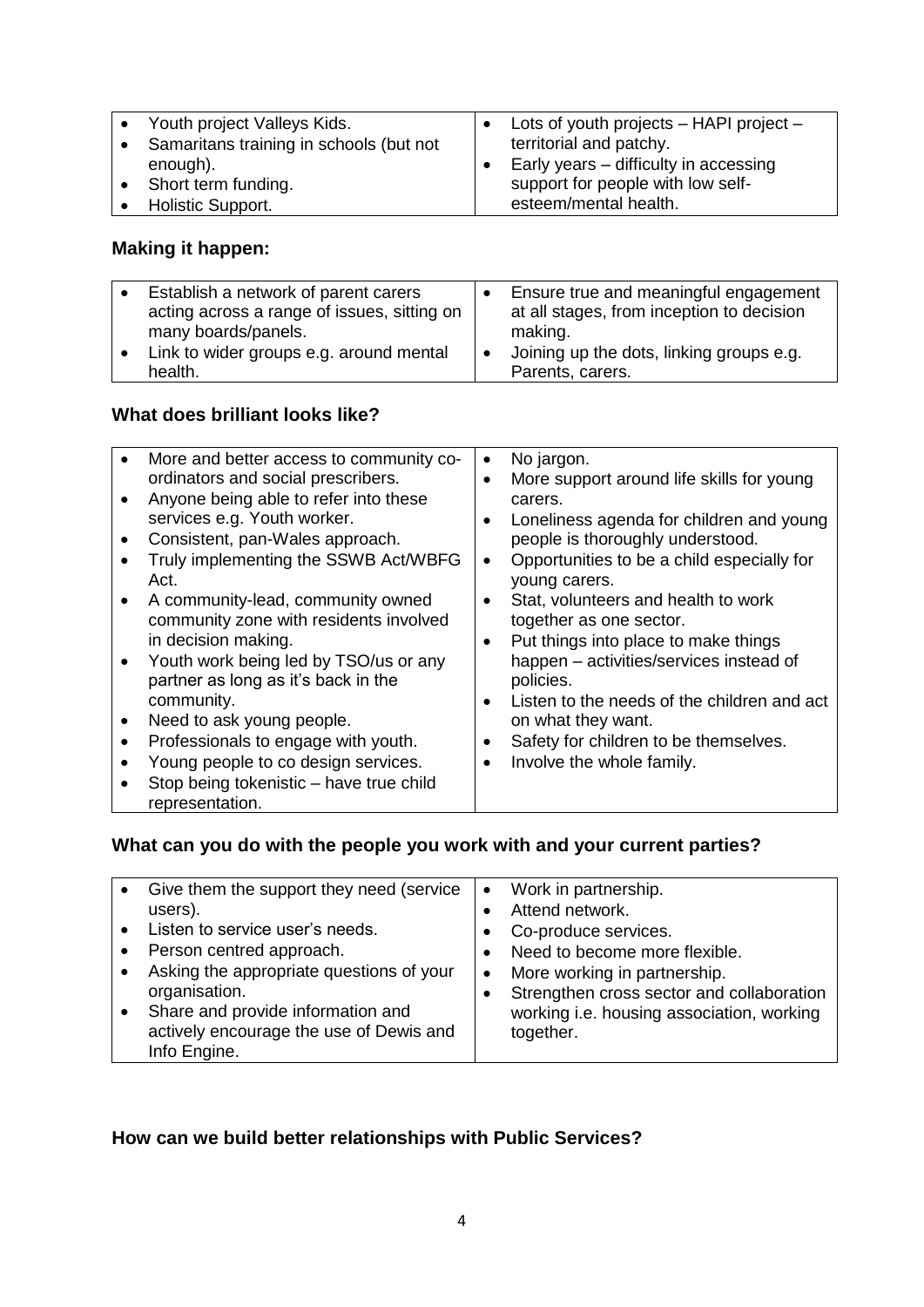| $\bullet$ | Strengthen the opportunities for all<br>children to have their voice - schools,<br>youth centres, boys and girls clubs. | $\bullet$<br>٠ | Early help' need to be improved.<br>Speedier communication - including<br>face to face contact. |
|-----------|-------------------------------------------------------------------------------------------------------------------------|----------------|-------------------------------------------------------------------------------------------------|
|           | • Unclear what action has been taken<br>and what difference has been made.                                              | $\bullet$      | Representatives on panels. (children<br>and young people)                                       |
|           | • Events, networks, shared aims with<br>patients.                                                                       | $\bullet$      | Elected representation. (young<br>people)                                                       |
|           | • 'Service users' should be trusted.                                                                                    | $\bullet$      | Involvement.                                                                                    |
| $\bullet$ | Advice and information at first point of                                                                                |                | More impact.                                                                                    |
|           | contact.                                                                                                                |                | More action.                                                                                    |

# **What can the Cwm Taf SSWB Regional Partnership Board do to help you?**

|           | • Facilitate the change (what has been  | • Ensure consultation is happening and |
|-----------|-----------------------------------------|----------------------------------------|
|           | spoken about at local area).            | feedback and make sure all this        |
|           | • Demonstrate/quantify the social value | happens.                               |
|           | from a local level and feed back to     | Change the referral process $-$ to     |
|           | <b>Welsh Government.</b>                | recognise the need so it doesn't have  |
| $\bullet$ | Commissioning simplified.               | to go through single point of access - |
| $\bullet$ | Children to help move the change with   | can refer direct to community support. |
|           | direct involvement with Welsh           | Community involvement, process and     |
|           | Government.                             | support need to be looked at.          |
|           |                                         | Influence over members.                |

# **What can CVCs do?**

| Keep information flowing.       | • Share contact details.       |
|---------------------------------|--------------------------------|
| Keep network going.             | • Review of how information is |
| Increase and review membership. | circulated.                    |

### **Event Evaluation**

| Excellent 17% |        | Very Good 50% |  |
|---------------|--------|---------------|--|
| Okay 33%      | Poor 0 | Very Poor 0   |  |

## **Percentage improvement in understanding, knowledge and contacts:**

| Understanding       | 80% |
|---------------------|-----|
| Knowledge           | 80% |
| Contacts/Networking | 80% |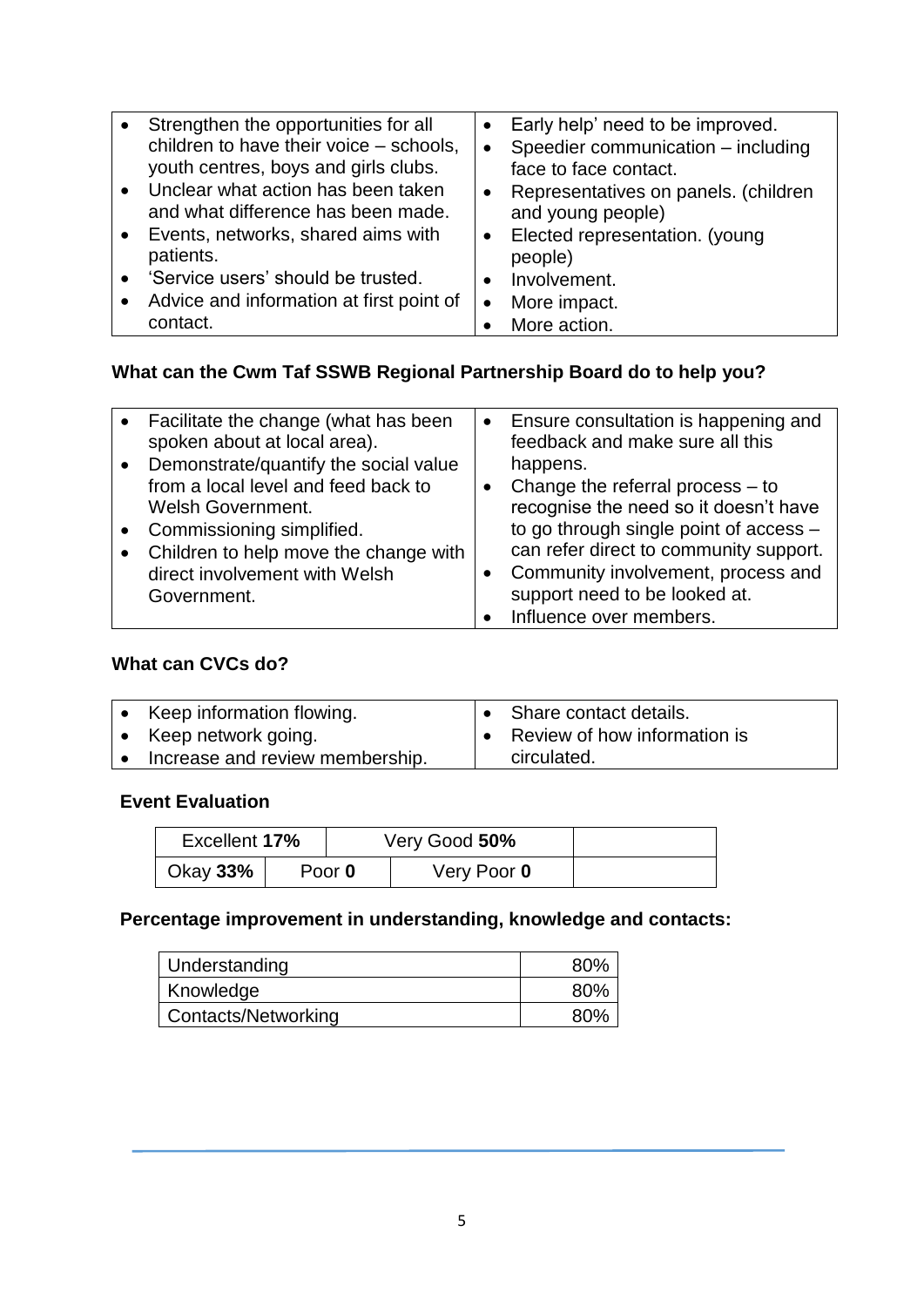## **5.2 CWM TAF SOCIAL VALUE NETWORK**

## **SUMMER EVENT SUMMARY REPORT (FINAL) – July 2018**

# **'***Stay Well in your Community' – tackling loneliness and isolation*

74 people attended the event on the  $5<sup>th</sup>$  July at Nantgarw (Coleg Y Cymoedd). Those attending:

- Received an update on the Wellbeing Plan and initial plans to tackle the cross cutting theme of loneliness and isolation.
- Received an update on the Regional or Area Social Services and Wellbeing Plan
- Discussed what a Cwm Taf community support model 'Stay Well in Your Community' could look like with an emphasis on tackling loneliness and isolation.
- Listened to presentations on Cynon Linc (Rachel Rowlands); Stay Well in Your Community (Simon James); Compassionate Frome (Ian Davy), with a film made with young people in Rhydyfelin (Valleys Kids).

## **RECOMMENDATIONS FOR CWM TAF SOCIAL SERVICES AND WELLBEING PARTNERSHIP BOARD:**

- 1. The Transformational Leadership Group and Social Service and Wellbeing Partnership set aside time to discuss and agree an approach - a statement of intent - to Staying Well in Your Community linked to tackling loneliness and isolation for the whole population.
- 2. To set up a Provider Forum to have a conversation between relevant third sector leaders and planners / commissioners of health and social care.
- 3. To ensure strategic oversight of the development of Stay Well in your Community including the development of community hubs and networks.
- 4. To ensure access to funding through the Transformation Fund to implement the approach.
- 5. To ensure effective structures and communication to support coproduction and collaboration, including ensuring alignment, where possible, of locality clusters and Regional Partnership Board plans.

## **What are the Cwm Taf Social Value Network priorities for action?**

 **Develop a Vision of Transformation in Community Support:** Agree a statement of intent and action plan that delivers a model of community support ' Stay Well in Your Community' that brings support and solutions together that supports rather than divides different groups and does not lead to working in silos.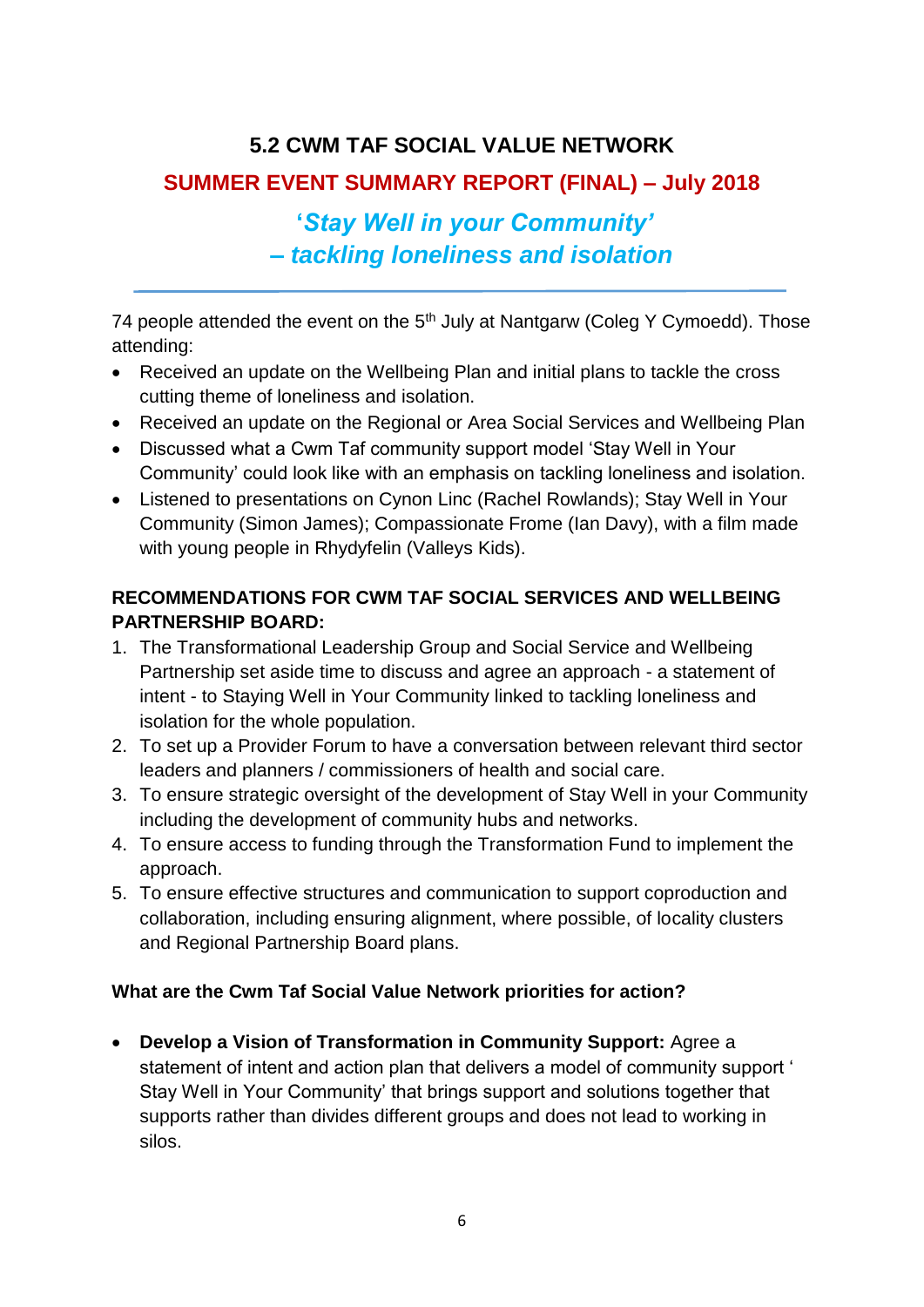- **Transform Community Support:** Collaborate and coproduce local placed based solutions including the development of strategic community hubs and community networks, led by SSWB Partnership Board to support 'Stay Well in Your Community'. This is about transforming what we do through community ownership and community action. It is not co-location of public services (it is not about creating One Stop Shops and public service improvement).
- **Transform Commissioning Arrangements:** Ensure information, advice and guidance becomes mainstreamed into all commissioned services including GP contracts – community coordination is 'everyone's business' – start with the 'What matters to you' conversation - not 'What service do we provide'.
- **Transform Funding**: Long-term revenue and capital funding needs to be secured for third sector to work collaboratively with public services to develop a volunteering base, develop compassionate communities, and lever in external funding. Decisions on the use of mainstream funding that impacts on wellbeing needs to be considered collaboratively alongside 'partnership' funding.
- **Transform Collaboration:** WG see clusters not as GP clusters but as locality based collaborative groups – a local version of the SSWB Partnership Boards. These structures and resources need to be joined together with decision makers, commissioners, GP's and public service partners working together. For example, all partners attending a collaborative Social Value Network to share ideas.
- **Transform Culture:** Too many barriers exist to individuals, communities and the third sector being active. A shared vision shared across all partners of supporting and resourcing communities, including using asset transfer to mobilise community action not stifle it. The 5 ways of working should ensure all public service providers involve the citizens, communities and partners when planning service changes – before decisions have been made.

### **How will the Cwm Taf Social Value Network deliver on its priorities?**

- **Pathfinder role** use coproductive and collaborative approaches to develop, fund and promote brilliant innovative funded projects as 'proof of concept 'projects including creative interventions e.g. arts based therapy, Compassionate Frome, Men's Sheds, Park Run, integrational projects. A platform for members to put out 'calls for action', collaboration on projects, joint funding bids, etc.
- **Conversation with commissioners** recognise that services can be delivered co-productively, make good practice a reality and challenge the prescriptive nature of commissioned services through a service user bottom-up approach.
- **Safe place** we need a safe place to discuss what works and what does not so we share, develop and learn. We need to have a way to collect and share information on projects, good practice and good news stories that collectively have a longer-term impact. There needs to be better ways to communicate – within & across communities; from community to decision makers and vice versa.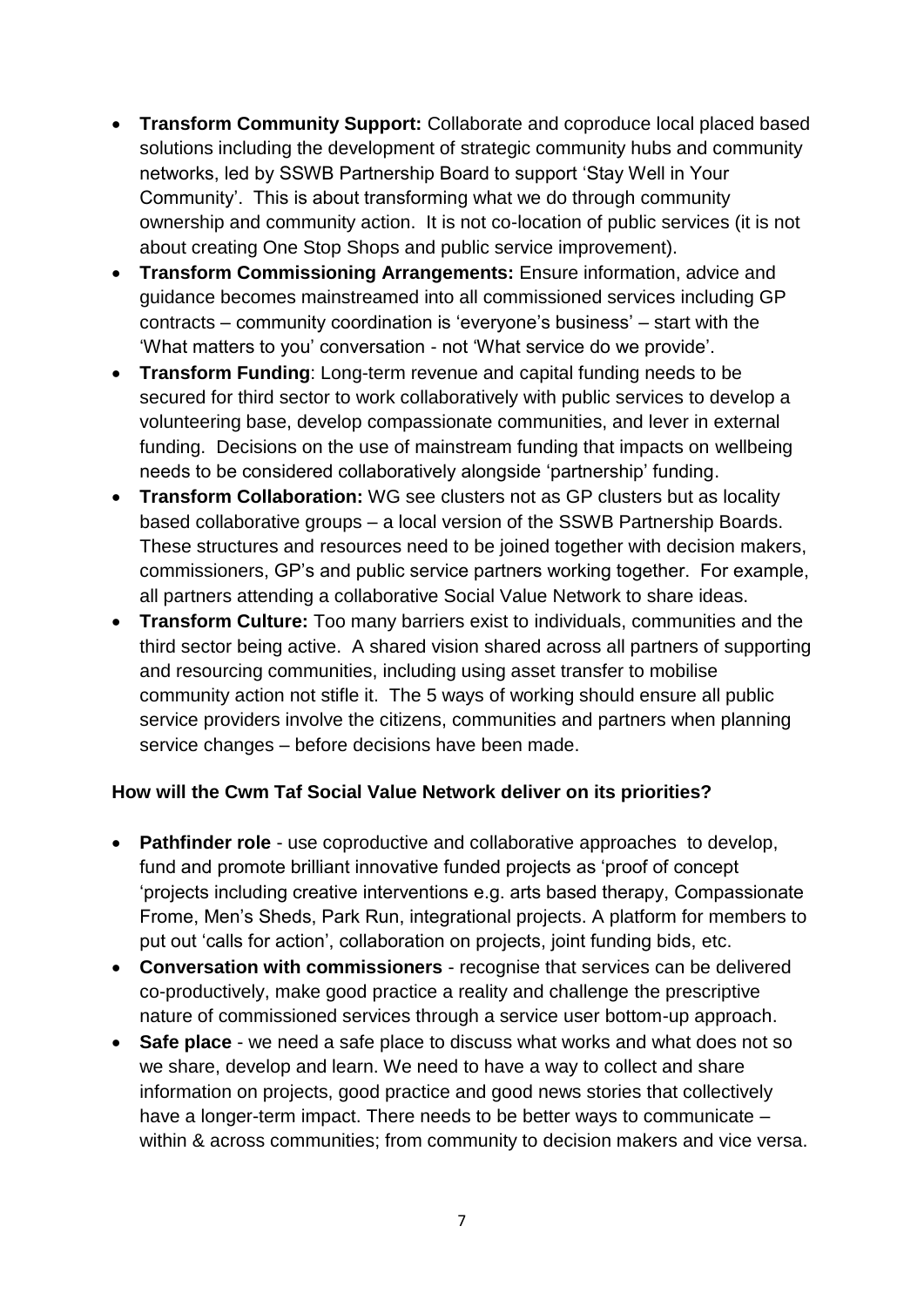- **Collaboration** everyone needs to be part of this process of change and we need to ensure a positive direction of travel. There needs to be clear communication, links and citizen and third sector involvement and influence with commissioners, the Social Value Network and Transformation Leadership Group.
- **Address gaps in services** for example, there is a lack of local provision for adults with learning disabilities – we need to look at some quick wins, mapping and putting in some local provision where there is a gap.

### **What are your brilliant ideas?**

- **Wellbeing phone call** work together to address loneliness and isolation, identify those who need to be contacted and have a 'One public service' approach, build relationships between agencies, for example, a rota of public service staff to phone people every day to have a conversation with those who are identified as lonely and isolated.
- **Build on existing Hubs** stop cutting corners, don't look at a strategic 'hub' in isolation you can't deliver all these services from one place but need to be understand each community and their existing assets and community networks and support collaboration.
- **Promote amazing practice** a film to promote what people can do activities, facilities and how to volunteer in theatres, cinemas, community venues.
- **Gaps in services** for example, there is a lack of local provision for adults with learning disabilities; we need to look at some quick wins, mapping and putting in some local provision where there is a gap.
- **Directory of volunteers** let people know people are looking to volunteer not just volunteer opportunities.
- **Value People's Time**  time banking, people are able to contribute and are rewarded for their involvement e.g. Fir Tree Community Association – subsidised trips to engage people, and to build on this, will offer people to volunteer their time rather than pay.
- **LETS (Local Exchange Trading Scheme)**  opportunity to share skills and assets in communities and groups, how do we share? Social model to better use our existing resources e.g. if I have an empty building - you want a venue for a course – better value for money, better collaboration, improve how we provide community support on the principal of 'whatever we got, we share it'.

#### **Event Evaluation: No of Evaluations Returned – 31**

| Excellent 14 (43%) |               | Very Good 14 (43%) |             |  |
|--------------------|---------------|--------------------|-------------|--|
| Okay 3 (1%)        | Poor <b>0</b> |                    | Very Poor 0 |  |

#### **Percentage improvement in understanding, knowledge and contacts:**

| Understanding       | 80% |
|---------------------|-----|
| Knowledge           | 73% |
| Contacts/Networking | 83% |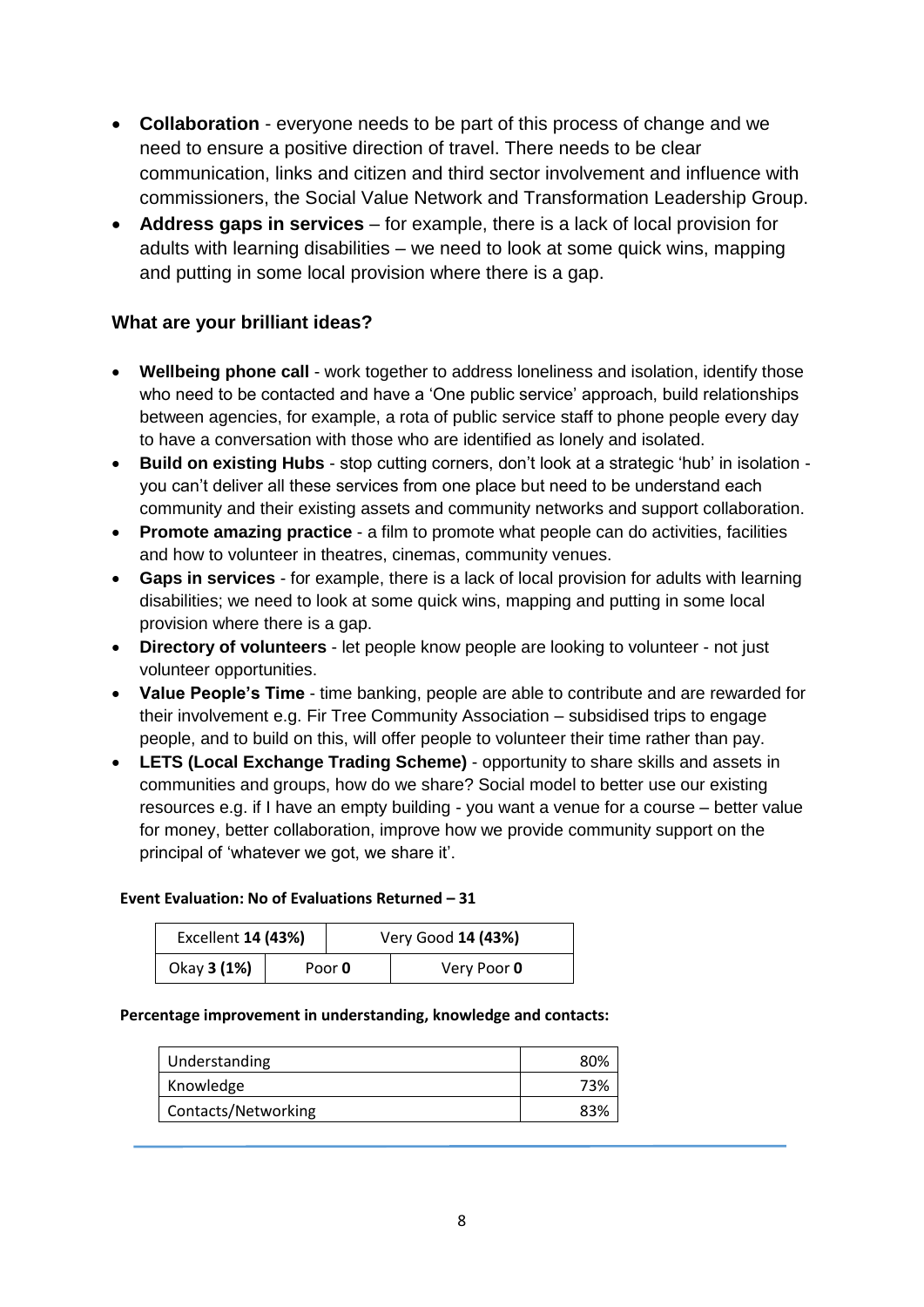## **5.3 CWM TAF SOCIAL VALUE NETWORK EVENT**

## **SPRING EVENT SUMMARY REPORT (FINAL) – MARCH 2018**

*'Citizens, Coproduction and Commissioning'*

Over 50 people attended the event on the 7<sup>th</sup> March at Orbit Centre, Merthyr. This event was a collaboration between the Cwm Taf Social Value Network and the South Wales Coproduction Network. The morning sessions was attributed to Social Value and covered the following:

- Receive an update on the Cwm Taf Regional Plan and Commissioning.
- Launch the 2018-19 Community Capacity Grant Scheme and demonstrate the impact achieved by previous grant recipients.
- Provide an insight into building community capacity, and to be informed on how social value may be measured.
- Provide information on WCVA's toolkit of Social Value Forums.
- Receive an outline work plan for the Social Value Network and obtain feedback on it.
- Introduction to Measuring the Mountain. This is a coproductive approach to evaluating the impact of the Social Services and Wellbeing Act (SSWBA) through story collection.

The afternoon session was delivered by the Coproduction Network in collaboration with Swansea University and covered Most Significant Change (MSC) Theory. The format of the session comprised workshops facilitated by members of the Coproduction Network and were aimed around gathering and sharing stories to demonstrate MSC Theory.

## **Summary of main discussion points**

### **What does the Social Value Network need to do?**

- There needs to be a common way to monitor and evaluate and provide relevant support and tools to small organisations and measure community development.
- We need to have a way to collect and share information on short-term projects, good practice and good news stories that collectively have a longer-term impact.
- A platform for members to put out 'calls for action', collaboration on projects, joint funding bids, partner support etc.
- We need a safe place to discuss what works and what does not so we share, develop and learn.
- There needs to be better ways to communicate within and across communities; from the community to decision makers and vice versa.
- Everyone needs to be part of this process of change and we need to ensure a positive direction of travel.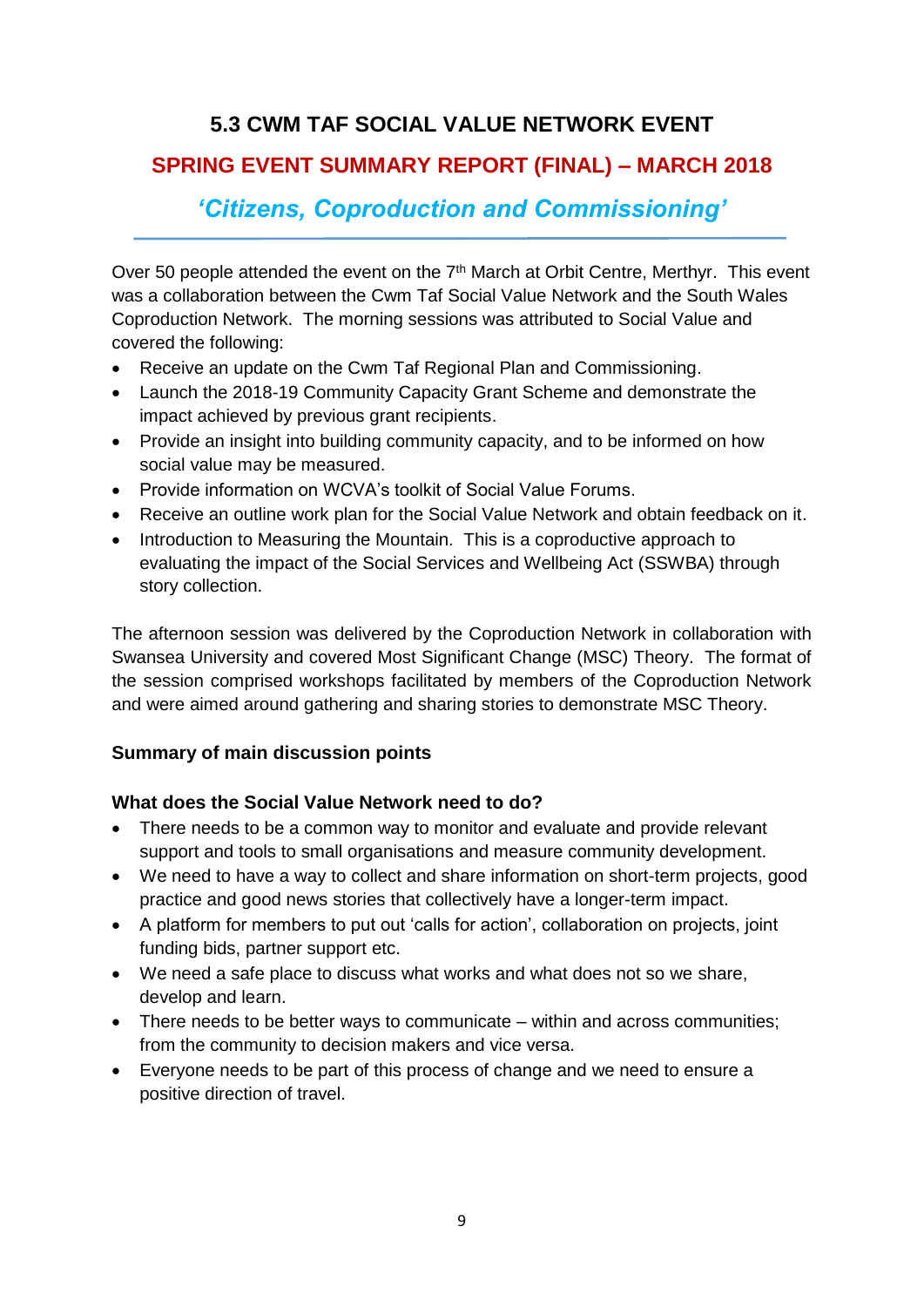- There needs to be clear communication, links and citizen and third sector involvement and influence with commissioners, the social value network and the Transformation Leadership Group.
- Recognise that services can be delivered co-productively, make good practice a reality and challenge the prescriptive nature of commissioned services through a service user bottom-up approach.

### **What would brilliant look like?**

- Network supports the brilliant short-term funded projects to be sustained and 'proof of concept 'projects.
- Support the development of creative interventions e.g. art therapy, Men's Sheds.
- Network becomes a centre of excellence for evaluating impact.
- Decision makers and commissioners regularly attend the Network to hear ideas with strategic developments brought to the Network.
- Being a sharing good practice portal with suggestions wall at the events that delegates can populate.
- Support existing facilities, not cutting corners, reported back at a strategic level. Don't look at the 'hub' in isolation. You can't deliver all these services from one place but need to be surrounded by community networks – correct signposting.
- Easily accessible information to all involved user/people friendly, one place for all information - not working in isolation.
- Able to get rid of red tape based on humanity and values (not monetary value), principles and a social movement - not an implementation or planning group.
- Genuine sharing in decision making (involving compromise).
- Increase community capacity to cater for all ages.
- A central shared data resource.

## **NEXT STEPS:**

- 1. Event information, including presentation slides, to be circulated to all attendees.
- 2. Interlink and VAMT to convene the next Social Value Network Planning Group to look at plan priorities and implementation and circulate dates to all attendees.
- 3. Finalising Social Value Network terms of reference and revised action plan ahead of next Planning Group meeting.

### **WORKSHOP FORMAT**

Each delegate was issued with a copy of a draft Action Plan for the Social Value Network, and were asked to consider two key questions:

- 1. What does the Social Value Network need to do?
- 2. What would brilliant look like?